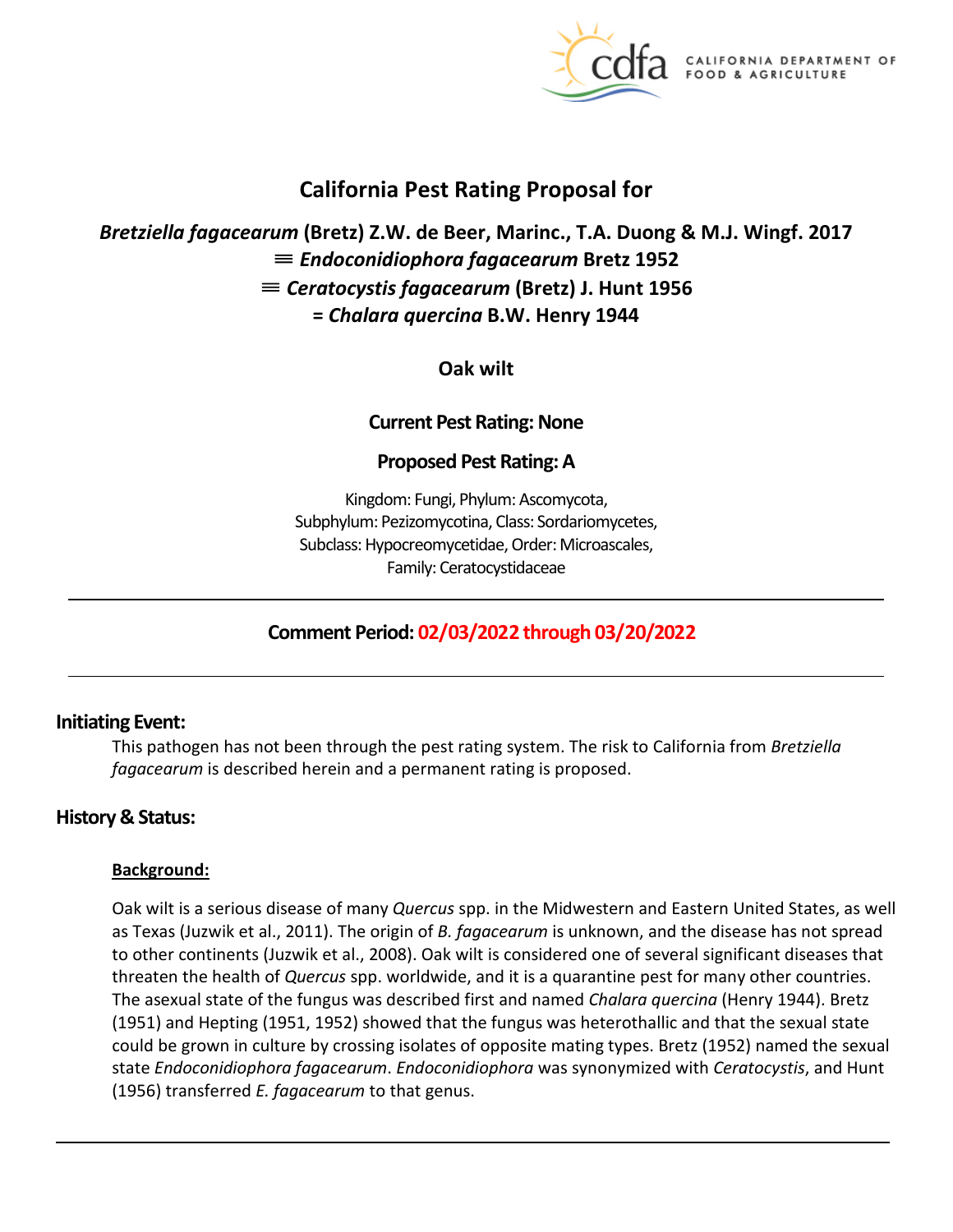

Reclassification of the Ceratocystidaceae (Microascales) was done by de Beer et al., in 2017. Based on multi-gene phylogenetic inference, they have shown that *Ceratocystis fagacearum* does not belong in any of the genera in which it has previously been classified. They confirmed the synonymy of *Chalara quercina* (the original anamorph) and *Endoconidiophora fagacearum* (the name applied when the sexual state was discovered). Phylogenetic analyses confirmed that the species resides in a wellsupported monophyletic lineage in the *Ceratocystidaceae* but is distinct from all other genera in the family. The new genus *Bretziella* was described to accommodate the oak wilt fungus. The genus is distinguished from all other genera of the Ceratocystidaceae based on the mycelial mats that it forms on infected oak trees. These mats form pressure cushions or pads that push the bark away from the underlying sapwood. This causes cracks in the bark, exposing the mats to fungal-feeding arthropod vectors, primarily nitidulid beetles. There is only one known species in the genus, *B. fagacearum*.

*Bretziella fagacearum* infects more than 30 species of *Quercus* spp. and several species in other genera of the Fagaceae based on documented natural infections and/or artificial inoculation studies. Red oaks (subgenus *Lobatae*) are highly susceptible and may die in as few as 4 to 6 weeks, or early in the subsequent growing season. American white oaks (subgenus *Quercus*) are more resistant to disease than red oaks, but no North American oak is known to be immune. Moderately resistant oak species die over a period of 2 to 4 years while highly resistant species (e.g., *Q. alba*) may dieback over many years, or may recover. To assess the susceptibility of European oaks, trees were artificially inoculated with *B. fagacearum* in West Virginia and South Carolina; all individual oaks appeared susceptible regardless of the species and died within the year following inoculation (MacDonald et al., 2001).

*Hosts: Castanea mollissima, C. pumila, C. sativa, Chrysolepis sempervirens, Notholithocarpus densiflorus, Quercus agrifolia, Q. alba, Q. chrysolepis, Q. coccinea, Q. dumosa, Q. ellipsoidalis, Q. engelmannii, Q. falcata, Q. fusiformis, Q. garryana, Q. ilex, Q. imbricaria, Q. kelloggii, Q. laevis, Q. laurifolia, Q. lobata, Q. macrocarpa, Q. marilandica, Q. muehlenbergii, Q. nigra, Q. palustris, Q. petraea, Q. phellos, Q. prinus, Q. pubescens, Q. robur, Q. rubra, Q. shumardii, Q. stellate, Q. suber, Q. texana, Q. velutina, Q. virginiana, Q. wislizenii* (EPPO, 2021; Farr and Rossman, 2021).

*Symptoms*: This disease is a vascular wilt; the symptoms can be non-specific and resemble other root and crown diseases or disorders.

Red oaks: symptoms are often expressed in spring but can continue into the summer. Symptoms start from the tip and outer edges of leaves and move toward the midrib and base of leaves, often with a distinct margin. First, leaves turn dull green or bronze, can appear water-soaked, and wilt. Later, the leaves turn yellow and/or brown, curl around the midrib, and are shed at branch tips. Finally, both green and symptomatic leaves throughout the crown fall. Symptoms often develop quickly throughout the crown in red oak. Trees may die only 1 or 2 months after symptoms appear and seldom survive more than a year.

White oaks: Symptoms can be the same as those of red oaks with quick mortality, but typically, white oaks die slowly over several years, with only a few branches showing symptoms and dying per year. Scattered branch wilt in white oaks (e.g., *Q. macrocarpa, Q. fusiformis, Q. virginiana*) that exhibit moderate resistance die slowly over several years while 'highly' resistant species (e.g., *Q. alba*) exhibit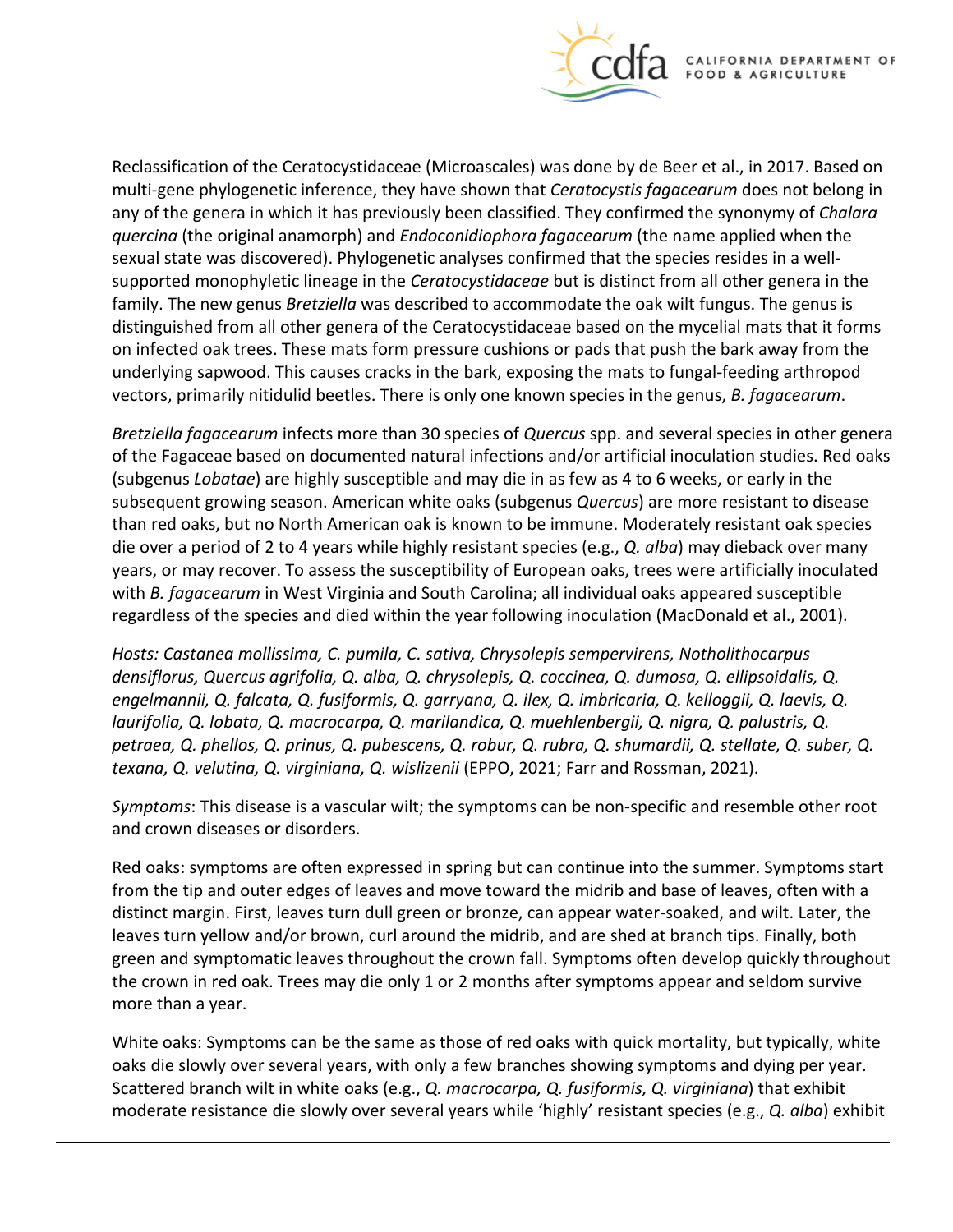

symptoms typical of a slow crown decline. The leaves often remain attached with discoloration only at the margins. Other times, however, white oaks seem to recover. Brown to black discoloration commonly develops in the outer sapwood of infected white oaks This symptom is less common in infected red oaks (Juzwik et al., 2011)

Black and gray fungal mats are common in infected red oaks but less common or less apparent in white oaks. The mats form beneath the bark soon after mortality. These mats occasionally raise and crack the bark (USDA, 2011).

*Transmission: Bretziella fagacearum* normally spreads slowly (over one to several years) between a diseased and a nearby healthy tree whose root systems are connected by grafts. Spores move passively in the transpiration stream of the xylem from wilted oaks to actively transpiring, healthy oaks leading to enlargement of oak wilt centers. Oak bark beetles, *Pseudopityophthorus* spp., and sap feeding *Nitidulidae* beetles, are attracted to the aromatic fungal mats produced by the pathogen under the bark of the trees. Fungal spores adhere to their bodies as they crawl over the mats, and they can carry the spores to healthy trees. Long distance spread occurs with movement of infected nursery stock. Human-aided spread of diseased oak material with sporulating mats infested with insect vectors is suspected to be the pathway implicated for several major extensions of the oak wilt range, e.g., in north central states and in New York (Jensen-Tracy et al., 2009; EPPO, 2021).

Sexual reproduction of the fungus is facilitated by insects that can carry conidia of opposite mating types. When mating types are joined, sexual spores are produced exuded in a gelatinous matrix from the resulting perithecia. Mat production may be limited by high summer temperatures and colonization by competing fungi. Mats deteriorate with higher temperatures, colonization by other microorganisms, and activity of larvae from insects utilizing mats for brood development. The pathogen usually dies in the above-ground parts of a colonized tree within one year of wilting. The root system may last longer, especially if the roots are grafted to those of neighboring trees (EPPO, 2021).

*Damage Potential:* The greatest negative economic impact from oak wilt has been in urban and community forests due to tree removal and replacement costs for highly valued oaks. Effects on forestry vary by region. In West Virginia, it is estimated that less than one tree per  $km<sup>2</sup>$  of oak forest is killed by the pathogen each year. In contrast, tens of thousands of primarily red oak species die each year in portions of Michigan, Minnesota, Texas, and Wisconsin where epidemics are on-going. Economic losses include reduced production of timber and decreased property values in heavily impacted areas. Salvage timber sales do occur for domestic production and sales of salvaged timber in oak wilt control zones covers the cost of treatments (Haight et al., 2011).

**Worldwide Distribution**: United States (*Alabama, Arkansas, Illinois, Indiana, Iowa, Kansas, Kentucky, Louisiana, Maryland, Michigan, Minnesota, Mississippi, Missouri, Nebraska, New York, North Carolina, Ohio, Oklahoma, Pennsylvania, South Carolina, South Dakota, Tennessee, Texas, Virginia, West Virginia, Wisconsin* (EPPO, 2021; CABI-CPC, 2021).

**Official Control:** *Bretziella fagacearum* is on the USDA PCIT's harmful organism list for Albania, Azerbaijan, Bangladesh, Canada, Chile, China, Colombia, Ecuador, Eurasian Customs Union, European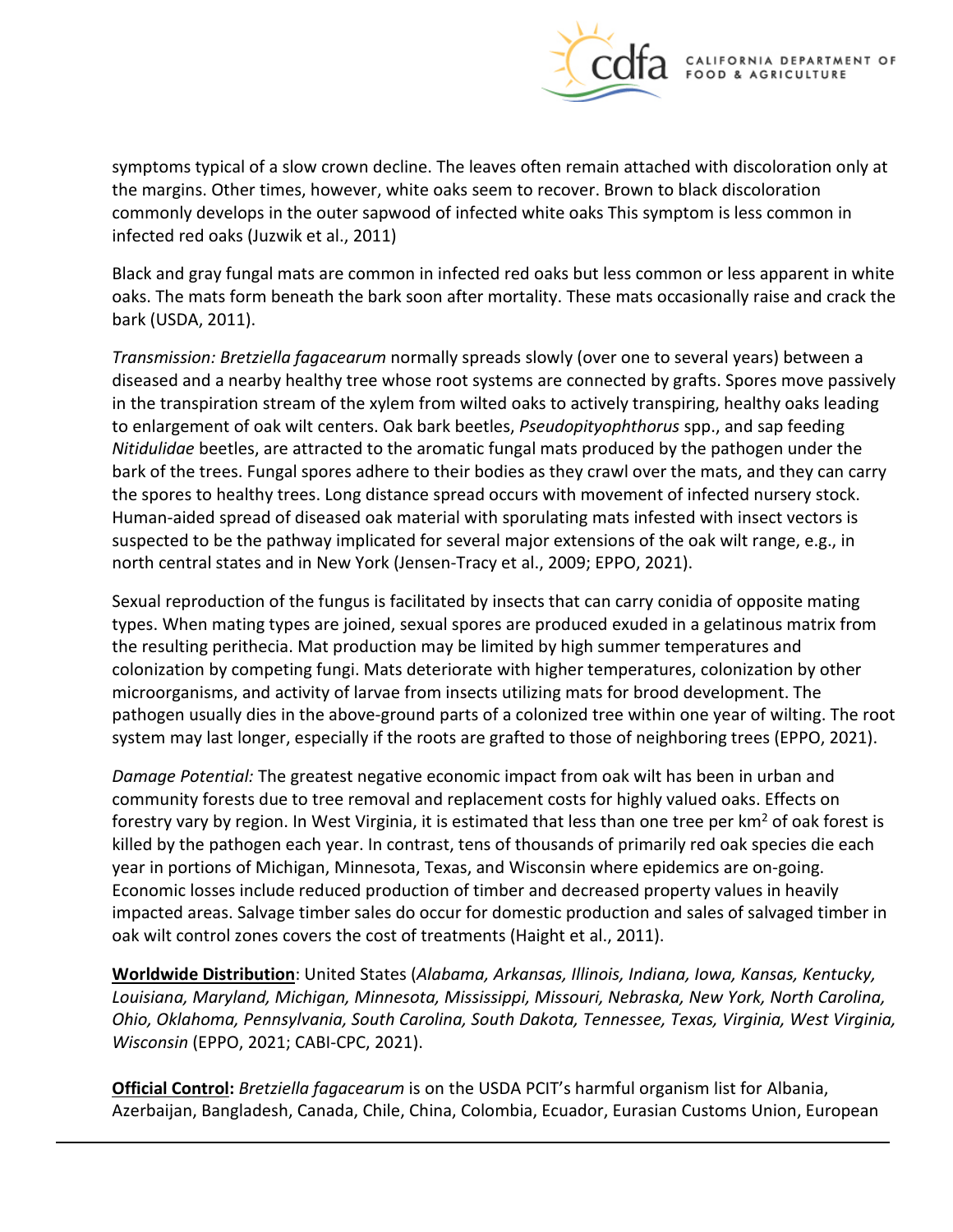

Union, Georgia, Holy See (Vatican City State), India, Israel, Japan, Jordan, Mexico, Moldova (Republic of), Monaco, Morocco, Namibia, New Zealand, Norway, Peru, San Marino, Serbia, South Africa, Taiwan, Tajikistan, Tunisia, Turkey, Turkmenistan, Ukraine, United Kingdom, and Uzbekistan (USDA, 2021). It is on the EPPO's A1 list for Asia and Pacific Plant Protection Commission, Chile, China, Eurasian Economic Union, European Plant Protection Organization, European Union, Georgia, Inter-African Phytosanitary Council, Jordan, Kazakhstan, Russia, Turkey, Ukraine United Kingdom, and a quarantine pest for Canada, Israel, Moldova, Morocco, Norway, and Tunisia (EPPO, 2021).

California maintains a State Exterior Quarantine 3251. CHESTNUT BARK DISEASE AND OAK WILT DISEASE<http://pi.cdfa.ca.gov/pqm/manual/pdf/302.pdf>

The quarantine is against the pests, their hosts, and possible carriers:

A. Pests. Chestnut bark disease (*Endothia parasitica*), a fungus carried by birds, insects, water, wind, and shipment of nursery stock and unpeeled wood; and oak wilt disease (*Ceratocystis fagacearum*), a fungus carried under the bark of live or dead trees or parts of trees and by oak bark beetles and sap beetles.

B. Area Under Quarantine. All states and districts of the United States except the State of Arizona. C. Articles and Commodities Covered. All species and varieties of chestnut (*Castanea spp*.), chinquapin (*Castanopsis* spp.), oak (*Quercus* spp.), and tanbark oak (*Lithocarpus densiflora*) trees, plants, and parts thereof including grafts, cuttings, scions, nuts (except acorns), leaf mold, firewood, and unpeeled logs are hereby declared to be hosts and possible carriers of the pests herein quarantined against

#### **California Distribution**: None

#### **California Interceptions:** None

The risk *Bretziella fagacearum* would pose to California is evaluated below.

## **Consequences of Introduction:**

**1) Climate/Host Interaction:** This disease and its vector occur from Texas to New York, representing a wide range of climates.

Evaluate if the pest would have suitable hosts and climate to establish in California.

**Score**: **3** 

- Low (1) Not likely to establish in California; or likely to establish in very limited areas.
- Medium (2) may be able to establish in a larger but limited part of California.
- **- High (3) likely to establish a widespread distribution in California.**
- **2) Known Pest Host Range:** The host range is mostly *Quercus* spp.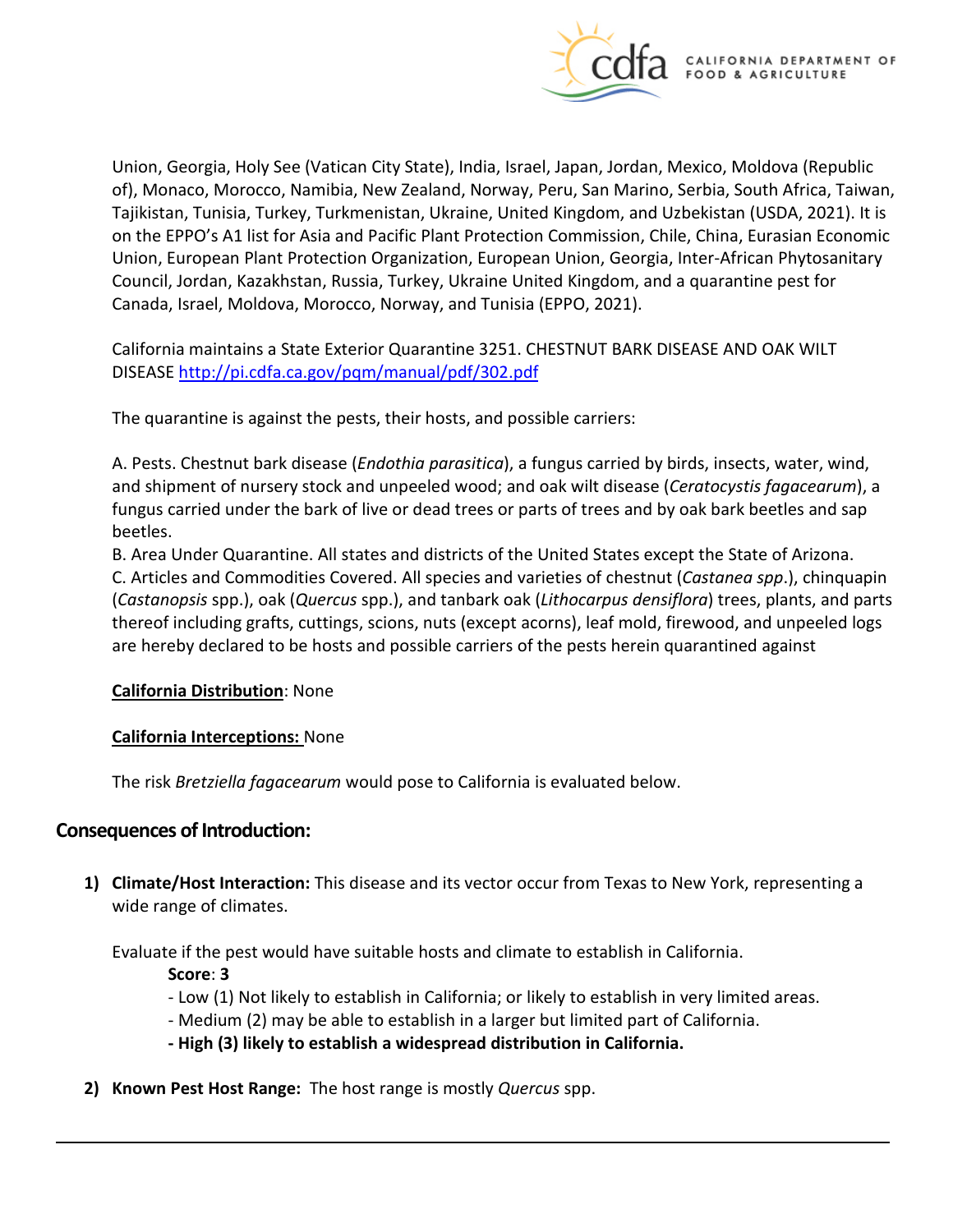

Evaluate the host range of the pest.

### **Score: 2**

- Low (1) has a very limited host range.
- **- Medium (2) has a moderate host range.**
- High (3) has a wide host range.
- **3) Pest Reproductive Potential:** The pathogen spreads slowly from tree to tree through root grafts, but also with flying vectors that carry spores on their bodies.

Evaluate the natural and artificial dispersal potential of the pest.

**Score: 3** 

- Low (1) does not have high reproductive or dispersal potential.
- Medium (2) has either high reproductive or dispersal potential.
- **- High (3) has both high reproduction and dispersal potential.**
- **4) Economic Impact:** This is a lethal pathogen of oak trees. It is a quarantine pest in many other countries.

Evaluate the economic impact of the pest to California using the criteria below.

## **Economic Impact: A, C, E**

- **A. The pest could lower crop yield.**
- B. The pest could lower crop value (includes increasing crop production costs).
- **C. The pest could trigger the loss of markets (includes quarantines).**
- D. The pest could negatively change normal cultural practices.
- **E. The pest can vector, or is vectored, by another pestiferous organism.**
- F. The organism is injurious or poisonous to agriculturally important animals.
- G. The organism can interfere with the delivery or supply of water for agricultural uses.

## **Economic Impact Score**: **3**

- Low (1) causes 0 or 1 of these impacts.
- Medium (2) causes 2 of these impacts.
- **- High (3) causes 3 or more of these impacts.**
- **5) Environmental Impact:** Invasive oak pathogens can have a devastating effect on coastal forests in California.

Evaluate the environmental impact of the pest to California using the criteria below

## **Environmental Impact: A, B, C, D, E**

- **A. The pest could have a significant environmental impact such as lowering biodiversity, disrupting natural communities, or changing ecosystem processes.**
- **B. The pest could directly affect threatened or endangered species.**
- **C. The pest could impact threatened or endangered species by disrupting critical habitats.**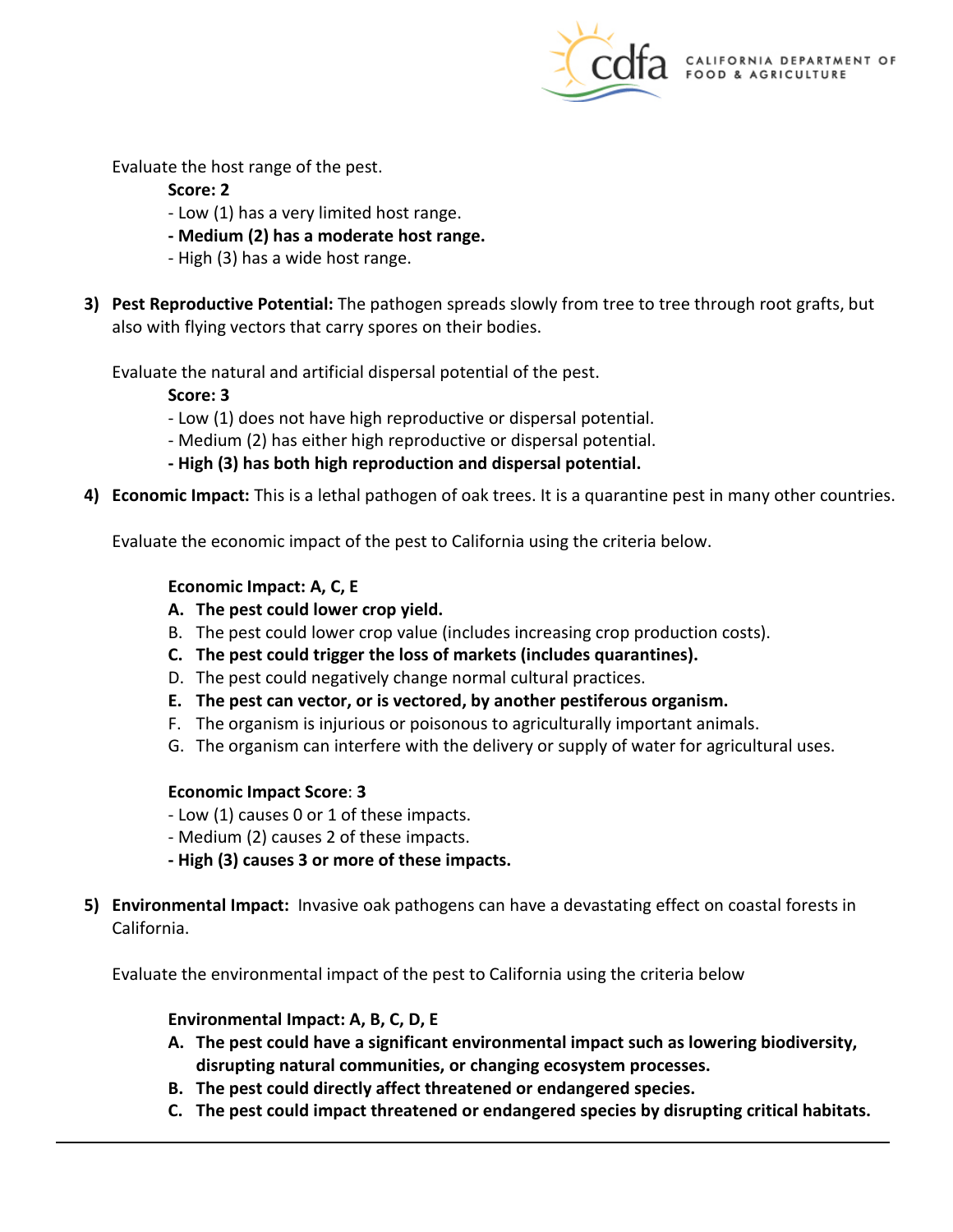

- **D. The pest could trigger additional official or private treatment programs.**
- **E. The pest significantly impacts cultural practices, home/urban gardening or ornamental plantings.**

#### **Environmental Impact Score: 3**

- Low (1) causes none of the above to occur.
- Medium (2) causes one of the above to occur.
- **- High (3) causes two or more of the above to occur.**

### **Consequences of Introduction to California for** *Bretziella fagacearum:*

Add up the total score and include it here. **14**   $-Low = 5-8$  points -Medium = 9-12 points **-High = 13-15 points** 

**6) Post Entry Distribution and Survey Information**: Evaluate the known distribution in California. Only official records identified by a taxonomic expert and supported by voucher specimens deposited in natural history collections should be considered. Pest incursions that have been eradicated, are under eradication, or have been delimited with no further detections should not be included.

#### *Evaluation is 'not established***'**.

#### **Score: 0**

#### **-Not established (0) Pest never detected in California or known only from incursions.**

-Low (-1) Pest has a localized distribution in California or is established in one suitable climate/host area (region).

-Medium (-2) Pest is widespread in California but not fully established in the endangered area, or pest established in two contiguous suitable climate/host areas.

-High (-3) Pest has fully established in the endangered area, or pest is reported in more than two contiguous or non-contiguous suitable climate/host areas.

**7) The final score is** the consequences of introduction score minus the post entry distribution and survey information score: (Score)

*Final Score: Score of Consequences of Introduction – Score of Post Entry Distribution and Survey Information = 14* 

## **Uncertainty:**

None

## **Conclusion and Rating Justification:**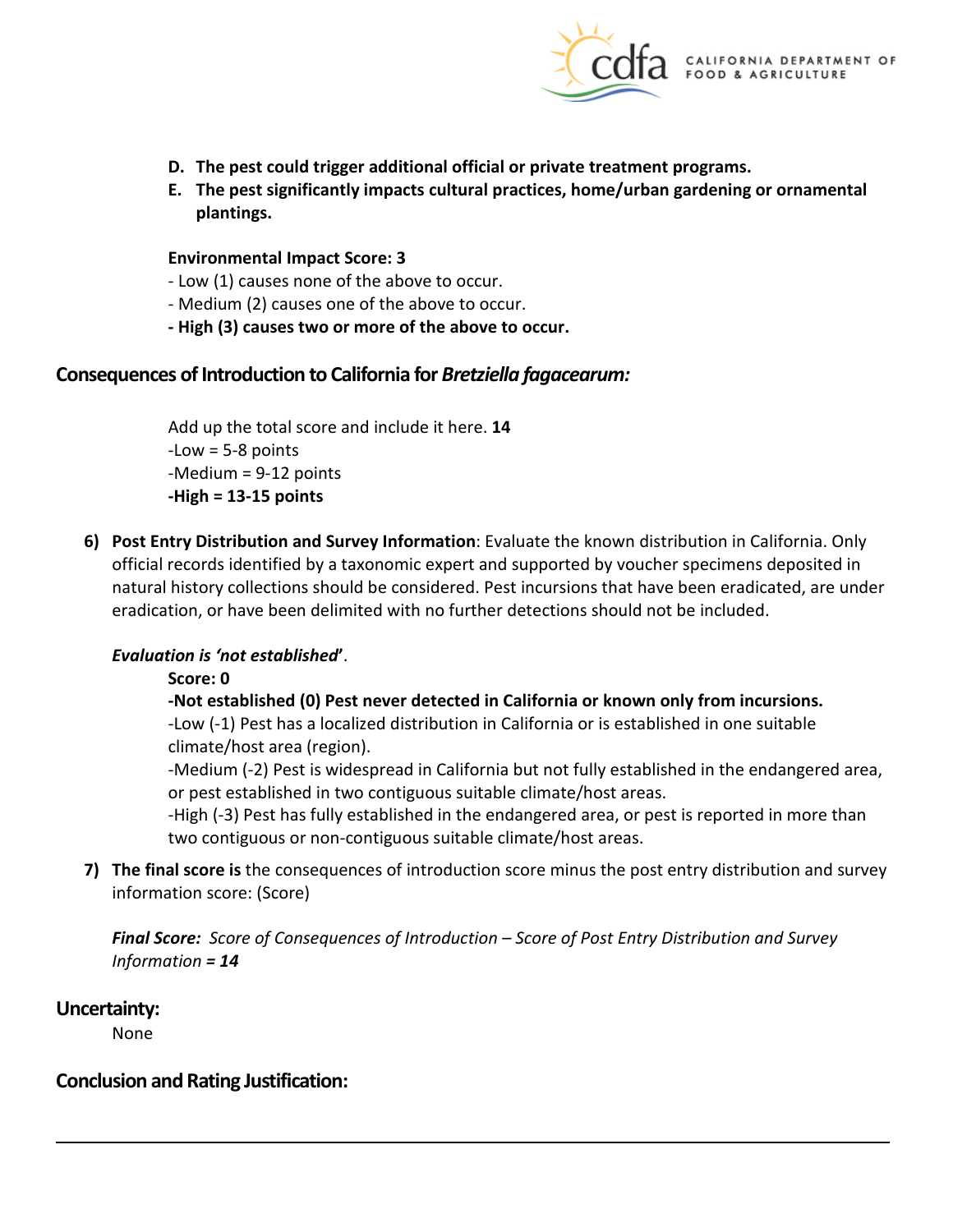

Based on the evidence provided above the proposed rating for *Bretziella fagacearum* is A.

#### **References:**

Bretz, T.W. 1951. A preliminary report on the perithecial stage of *Chalara quercina* Henry. Plant Disease Reporter 35: 298–299.

Bretz, T.W. 1952. The ascigerous stage of the Oak wilt fungus. Phytopathology 42: 435–437.

Bretz, T.W. 1953. Oak wilt: a new threat. USDA Yearbook of Agriculture 1953: 851–855. <https://naldc.nal.usda.gov/download/IND43894441/PDF>

CABI Crop Production Compendium 2021. *Ceratocystis fagacearum* [https://gd.eppo.int/taxon/CERAFA/](https://gd.eppo.int/taxon/CERAFA/%20Accessed%2012/22/21)  [Accessed 12/22/21](https://gd.eppo.int/taxon/CERAFA/%20Accessed%2012/22/21) 

de Beer, Z.W., Marincowitz, S., Duong, T.A. and Wingfield, M.J., 2017. Bretziella, a new genus to accommodate the oak wilt fungus, Ceratocystis fagacearum (Microascales, Ascomycota). MycoKeys, 27, p.1.

EPPO Global Database. 2021. *Bretziella fagacearum* [https://gd.eppo.int/taxon/CERAFA . Accessed 12/22/21](https://gd.eppo.int/taxon/CERAFA%20.%20Accessed%2012/22/21) 

Farr, D.F., and Rossman, A.Y. Fungal Databases, U.S. National Fungus Collections, ARS, USDA. Retrieved December 23, 2021, from [https://nt.ars-grin.gov/fungaldatabases/](https://nt.ars-grin.gov/fungaldatabases)

Haight, R.G., Homans, F.R., Horie, T., Mehta, S.V., Smith, D.J. and Venette, R.C., 2011. Assessing the cost of an invasive forest pathogen: a case study with oak wilt. Environmental Management, 47(3), pp.506-517.

Hepting, G.H., Toole, E.R., Boyce, J.S. 1951. Perithecia produced in an unpaired isolate Chalara quercina and its possible significance in oak wilt control. Plant Disease Reporter 35: 555.

Hepting, G. H., Toole, E.R., Boyce, J.S. 1952. Sex and compatibility in the oak wilt fungus. Plant Disease Reporter 36: 64.

Henry, B. W. 1944. *Chalara quercina* n. sp., the cause of oak wilt. Phytopathology 34: 631–635

Hunt, J. 1956. Taxonomy of the genus Ceratocystis. Lloydia 19: 1–58

Jensen-Tracy, S., Kenaley, S., Hudler, G., Harrington, T. and Logue, C., 2009. First report of the oak wilt fungus, Ceratocystis fagacearum, in New York state. Plant disease, 93(4), pp.428-428.

Juzwik, J., Harrington, T.C., MacDonald, W.L. and Appel, D.N. 2008. The origin of *Ceratocystis fagacearum*, the oak wilt fungus. Annual Review of Phytopathology 46, 13-26.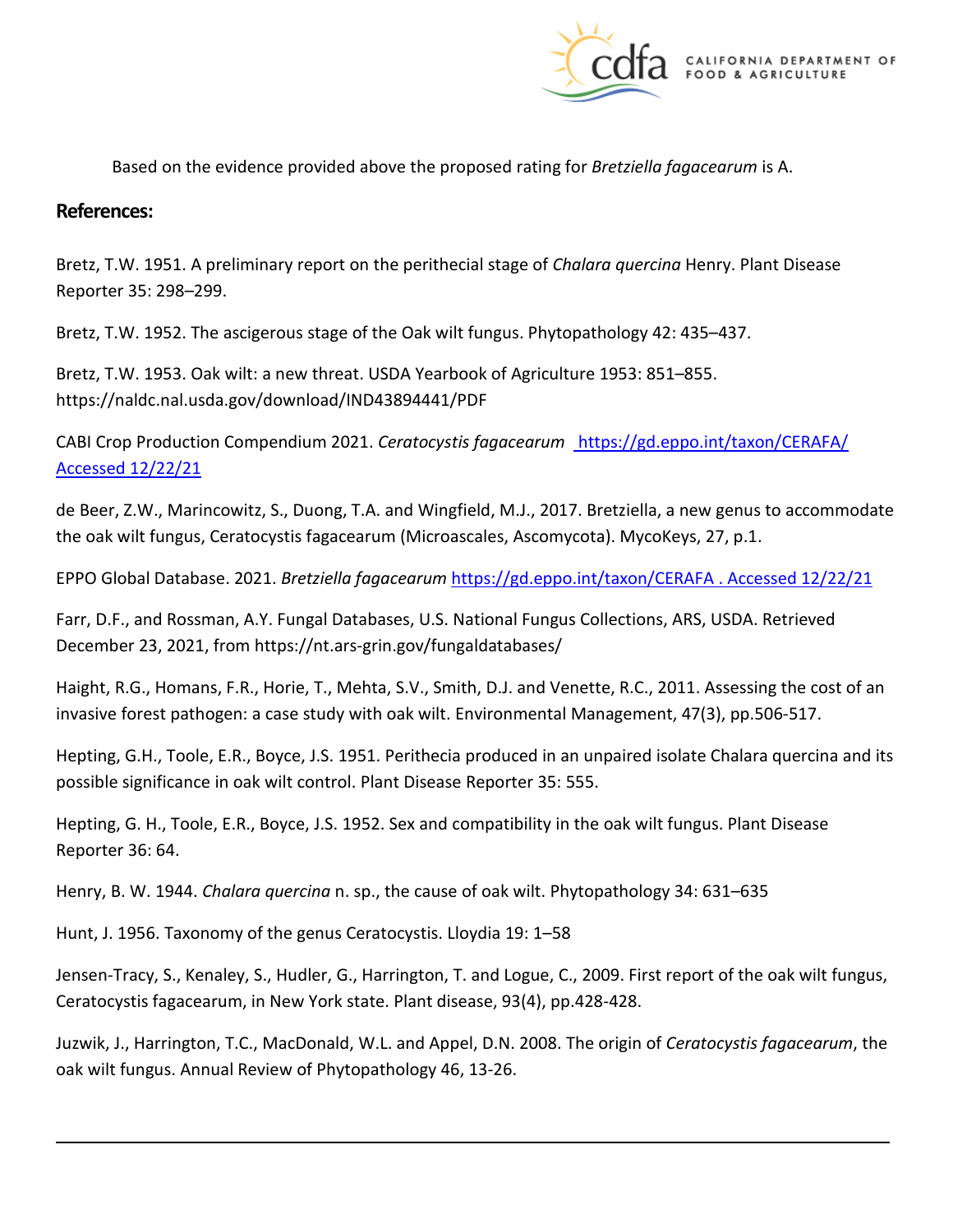

Juzwik J, Appel DN, MacDonald WL (2011) Challenges and successes in managing Oak Wilt in the United States. Plant Disease 95: 888–900. <https://doi.org/10.1094/pdis-12-10-0944>

MacDonald, W., Pinon, J., Tainter, F. and Double, M. 2001. European oaks—susceptible to oak wilt? In: Ash, C.L. (Ed.), Shade Tree Wilt Diseases. APS Press, St. Paul, MN, pp. 131-137.

USDA Forest Health Protection Rocky Mountain Region. 2011. Oak Wilt [https://www.fs.usda.gov/Internet/FSE\\_DOCUMENTS/stelprdb5347329.pdf](https://www.fs.usda.gov/Internet/FSE_DOCUMENTS/stelprdb5347329.pdf) Accessed 12/23/21

USDA Phytosanitary Certificate Issuance and Tracking System, Phytosanitary Export Database (PExD) Harmful Organisms Database Report. *Bretziella fagacearum*. Accessed 12/23/2021

## **Responsible Party:**

Heather J. Scheck, Primary Plant Pathologist/Nematologist, CDFA/PHPPS ECOPERS, 1220 N St Rm 221, Sacramento, CA 95814 Phone: (916) 654-1017, [permits\[@\]cdfa.ca.gov](https://permits[@]cdfa.ca.gov).

## **\*Comment Period: 02/03/2022 through 03/20/2022**

## **\*NOTE:**

You must be registered and logged in to post a comment. If you have registered and have not received the registration confirmation, please contact us at [permits\[@\]cdfa.ca.gov](https://permits[@]cdfa.ca.gov).

## **Comment Format:**

 Comments should refer to the appropriate California Pest Rating Proposal Form subsection(s) being commented on, as shown below.

#### **Example Comment:**

Consequences of Introduction: 1. Climate/Host Interaction: [Your comment that relates to "Climate/Host Interaction" here.]

- $\cdot \cdot$  Posted comments will not be able to be viewed immediately.
- $\clubsuit$  Comments may not be posted if they:

Contain inappropriate language which is not germane to the pest rating proposal;